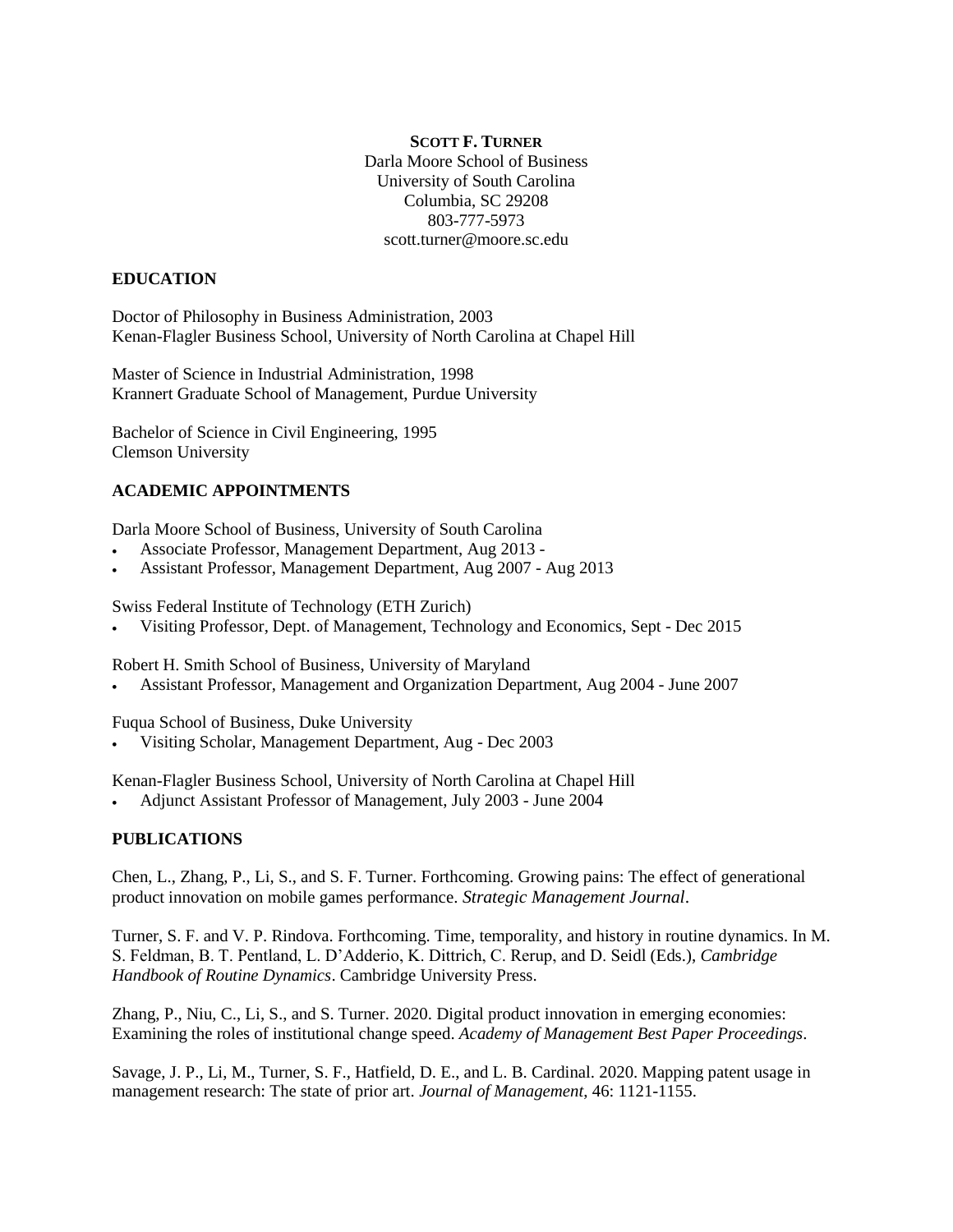Knott, A. M. and S. F. Turner. 2019. An innovation theory of headquarters value in multibusiness firms. *Organization Science*, 30: 19-39.

Bapuji, H., Hora, M., Saeed, A., and S. Turner. 2019. How understanding-based redesign influences the pattern of actions and effectiveness of routines. *Journal of Management*, 45: 2132-2162.

Turner, S. F. and V. P. Rindova. 2018. Watching the clock: Action timing, patterning, and routine performance. *Academy of Management Journal*, 61: 1253-1280.

Turner, S. F., Cardinal, L. B., and R. M. Burton. 2017. Research design for mixed methods: A triangulation-based framework and roadmap. *Organizational Research Methods* (Feature Topic: Mixed Methods in Organizational Research). 20: 243-267.

Turner, S. F. and E. Cacciatori. 2016. The multiplicity of habit: Implications for routines research. In J. Howard-Grenville, C. Rerup, A. Langley, and H. Tsoukas (Eds.), *Organizational Routines: How They are Created, Maintained, and Changed*. Oxford University Press.

Ployhart, R. E. and S. F. Turner. 2014. Organizational adaptability. In D. Chan (Ed.), *Individual Adaptability to Changes at Work: New Directions in Research*, Routledge, Taylor and Francis, 73-91.

Turner, S. F. 2014. The temporal dimension of routines and their outcomes: Exploring the role of time in the capabilities and practice perspectives. In A. J. Shipp and Y. Fried (Eds.), *Time and Work*, *Volume 2, How Time Impacts Groups, Organizations, and Methodological Choices*, Psychology Press, 115-145.

Turner, S. F., Mitchell, W., and R. A. Bettis. 2013. Strategic momentum: How experience shapes temporal consistency of ongoing innovation. *Journal of Management*. 39(7): 1855-1890.

Turner, S. F. and M. J. Fern. 2012. Examining the stability and variability of routine performances: The effects of experience and context change. *Journal of Management Studies (Special Issue: Micro-Origins of Organizational Routines and Capabilities)*. 49(8): 1407-1434.

Turner, S. F. and V. Rindova. 2012. A balancing act: How organizations pursue consistency in routine functioning in the face of ongoing change. *Organization Science*. 23(1): 24-46.

Cardinal, L. B., Turner, S. F., Fern, M. J., and R. M. Burton. 2011. Organizing for product development across technological environments: Performance trade-offs and priorities. *Organization Science*. 22(4): 1000-1025.

Turner, S. F., Mitchell, W. and R. A. Bettis. 2010. Responding to rivals and complements: How market concentration shapes generational product innovation strategy. *Organization Science*. 21(4): 854-872.

Turner, S. F., Bettis, R. A., and R. M. Burton. 2002. Exploring depth versus breadth in knowledge management strategies. *Computational and Mathematical Organization Theory*. 8: 49-73.

Cardinal, L. B., Alessandri, T. M., and S. F. Turner. 2001. Knowledge codifiability, resources, and science-based innovation. *Journal of Knowledge Management*. 5(2): 195-204.

Turner, S. F. 1999. Building organizational capabilities in the Canadian energy sector. Research translation. *Academy of Management Executive*. 13(2): 88-89.

#### **PRESENTATIONS**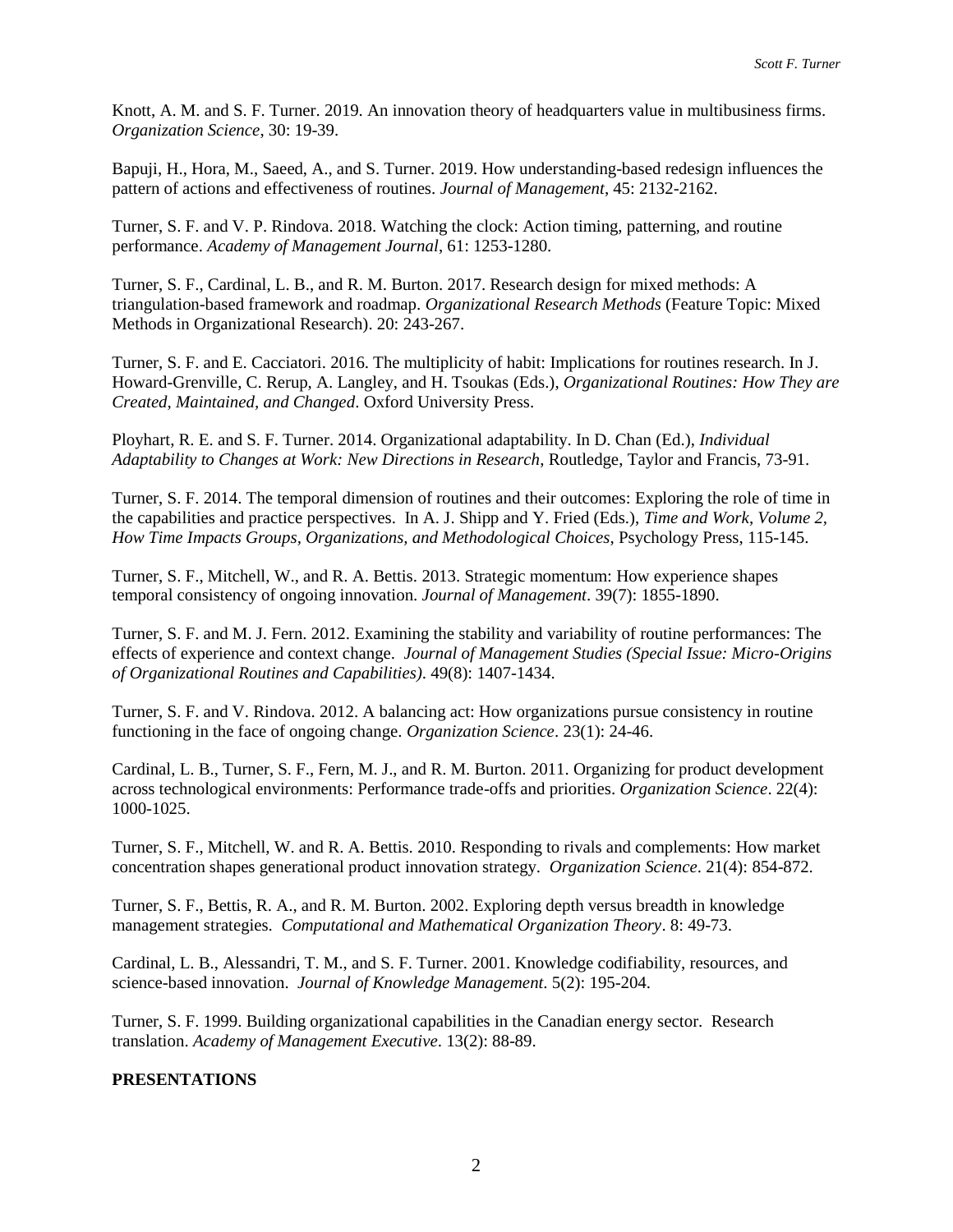Turner, S., Cacciatori, E., Savage, J. and L. B. Cardinal. 2021. Routines and novelty: Producing discovery and invention on an ongoing basis. LMU Munich.

Turner, S., Cacciatori, E., Savage, J., and L. B. Cardinal. 2021. Routines and novelty: Producing discovery and invention on an ongoing basis. University of Southern Denmark.

Zhang, P., Turner, S., and S. Li. 2020. Managing complexity: Time pacing of product innovation in the global mobile application industry. Strategic Management Society (Virtual).

Savage, J., Hatfield, D., Cardinal, L. B., Li, M., and S. Turner. 2020. Mapping patent usage in management research: The state of prior art. Strategic Management Society (Virtual).

Zhang, P., Turner, S. F., and S. Li. 2020. Managing complexity: Time pacing of product innovation in the mobile app industry. Academy of Management (Virtual).

Zhang, P., Niu, C., Li, S., and S. F. Turner. 2020. Digital product innovation in emerging economies: Examining the roles of institutional change speed. Academy of Management (Virtual).

Zhang, P., Niu, C., Li, S., and S. Turner. 2020. Digital product innovation in emerging economies: Examining the role of institutional change speed and diversification strategies. Academy of International Business (Virtual).

Venkataraman, S., Singh, R., and S. Turner. 2020. Impact of organization structure on hospital efficiency and quality: Moderating effect of HIT. Production and Operations Management Society (Minneapolis).

Chen, L., Zhang, P., Li, S., and S. F. Turner. 2019. The disruptive effects of generational innovation in digital economy. Academy of Management (Boston).

Turner, S. F., Cacciatori, E., Savage, J. and L. B. Cardinal. 2019. Balancing competing pressures in routines for scientific discovery and invention. EGOS Colloquium (Edinburgh).

Chen, L., Zhang, P., Li, S. and S. Turner. 2019. The disruptive effects of generational innovation in digital economy. DRUID (Copenhagen).

Knott, A. M. and S. F. Turner. 2018. An innovation theory of headquarters value in multi-business firms. Corporate Strategy and Innovation Conference (Wharton).

Turner, S. F. 2018. Research design for mixed methods. RMD-CARMA Doctoral Student and Junior Faculty Consortium.

Knott, A. M. and S. F. Turner. 2017. Chain structure and innovation. Academy of Management (Atlanta).

Knott, A. M. and S. F. Turner. 2017. Multi-divisional structure and innovation. Vienna Conference on Strategy, Organizational Design, and Innovation.

Turner, S. F. 2017. Mixed methods in strategy and organizations research. CARMA Webcast Presentation Series, University of Nebraska.

Knott, A. M. and S. F. Turner. 2016. Chain structure and innovation. Carnegie School of Organizational Learning Conference (Pacific Grove).

Turner, S. F., Cardinal, L. B., and R. M. Burton. 2016. Research design for mixed methods: A triangulation-based framework and roadmap. Academy of Management (Anaheim).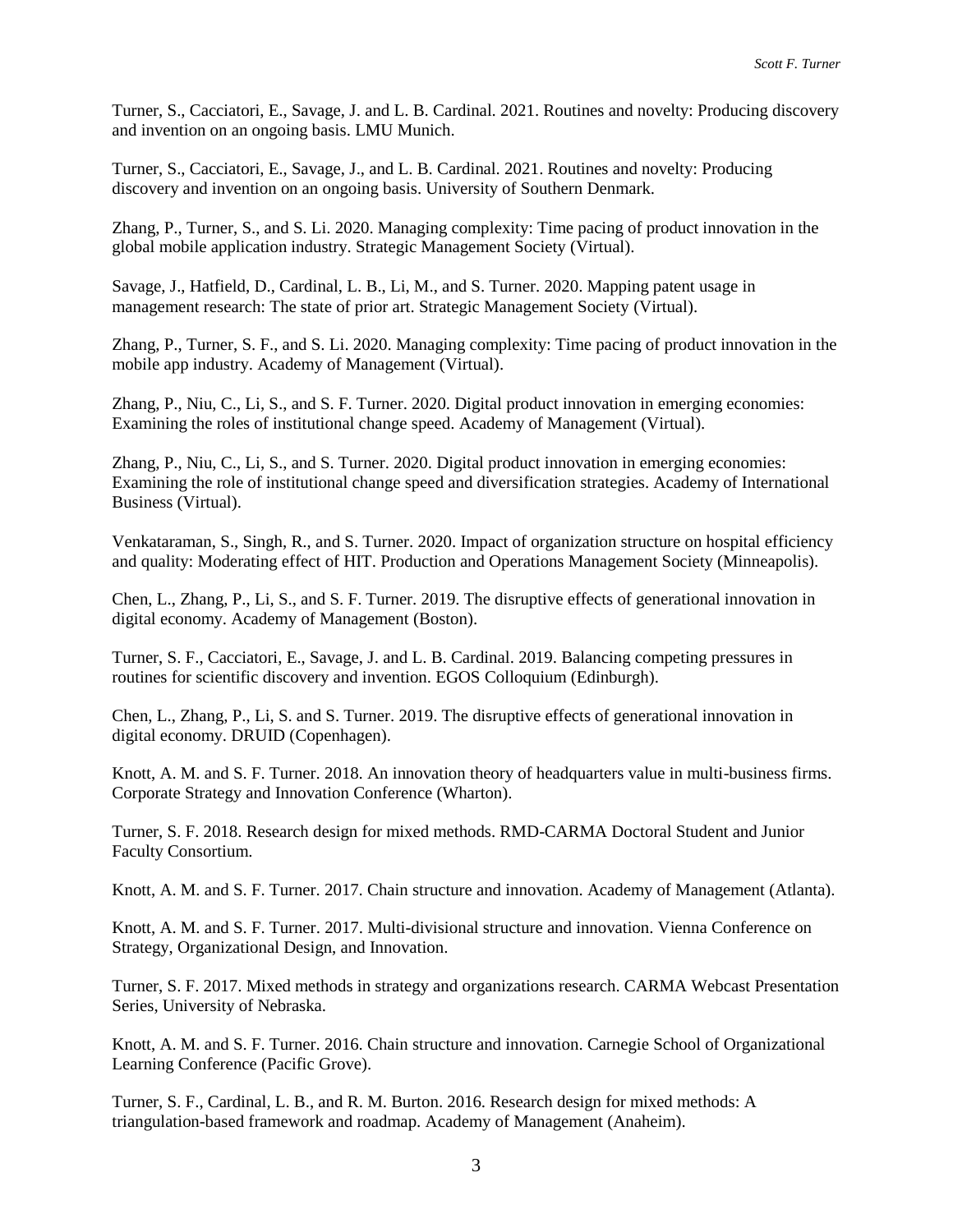Bapuji, H., Hora, M., Saeed, A. and Turner, S. 2016. How understanding-based redesign influences the pattern of interactions and effectiveness of routines. Ivey Business School, Western University.

Turner, S. and V. Rindova. 2015. Watching the clock: Reproducing the timing of organizational actions and effective performance of interface routines. Ca' Foscari, University of Venice.

Turner, S. and V. Rindova. 2015. Watching the clock: Reproducing the timing of organizational actions and effective performance of interface routines. Cass Business School, City University London.

Turner, S., Cardinal, L. B., and R. Burton. 2015. Research design for mixed methods: Linking methods within studies and knitting methods across studies. Strategic Management Society Conference (Denver).

Bapuji, H., Hora, M., Saeed, A. and S. Turner. 2015. How accustomed redesign influences the pattern of interactions and effectiveness of routines. Swiss Federal Institute of Technology (ETH Zurich).

Bapuji, H., Hora, M., Saeed, A. and Turner, S. 2015. How accustomed redesign influences the pattern of interactions and effectiveness of routines. Atlanta Competitive Advantage Conference (Atlanta).

Turner, S. and Rindova, V. 2015. Watching the clock: Reproducing the timing of interactions and effective performance of interface routines. Carnegie School of Organizational Learning Conference (Pacific Grove).

Turner, S. F. and Cacciatori, E. 2014. Organizational routines and the materiality of habit. International Symposium on Process Organization Studies. Theme: Organizational routines: How they are created, maintained, and changed (Rhodes).

Cacciatori, E. and S. F. Turner. 2014. Organizational routines and the materiality of habit. Organization Science Winter Conference (Steamboat Springs).

Turner, S. F. and V. Rindova. 2013. Converging with expectations: Reproducing patterned interactions and effectively performing boundary-spanning routines. WHU -- Otto Beisheim School of Management (Vallendar).

Turner, S. F. 2013. The temporal dimension of routines and their outcomes: Exploring the role of time in the capabilities and practice perspectives. EGOS Colloquium (Montreal).

Turner, S. F. and V. Rindova. 2012. Routines in context: How consistency in routine performances affects error generation. Academy of Management Conference (Boston).

Turner, S. F., Mitchell, W., and R. A. Bettis. 2012. Strategic momentum: How experience shapes temporal consistency of ongoing innovation. CIBER Conference on Innovation (University of Connecticut).

Turner, S. F. and M. J. Fern. 2010. How context dependence shapes divergence in routine performances. Conference on the Micro-level Origins of Organizational Routines and Capabilities (Helsinki).

Turner, S. F. and M. J. Fern. 2009. Examining variability in routine performances: The roles of context dependence and experience. Strategic Management Society Conference (Washington, DC).

Turner, S. F. and M. J. Fern. 2009. Examining variability in routine performances: The roles of context dependence and experience. Conference on the Micro-level Origins of Organizational Routines and Capabilities (Rotterdam).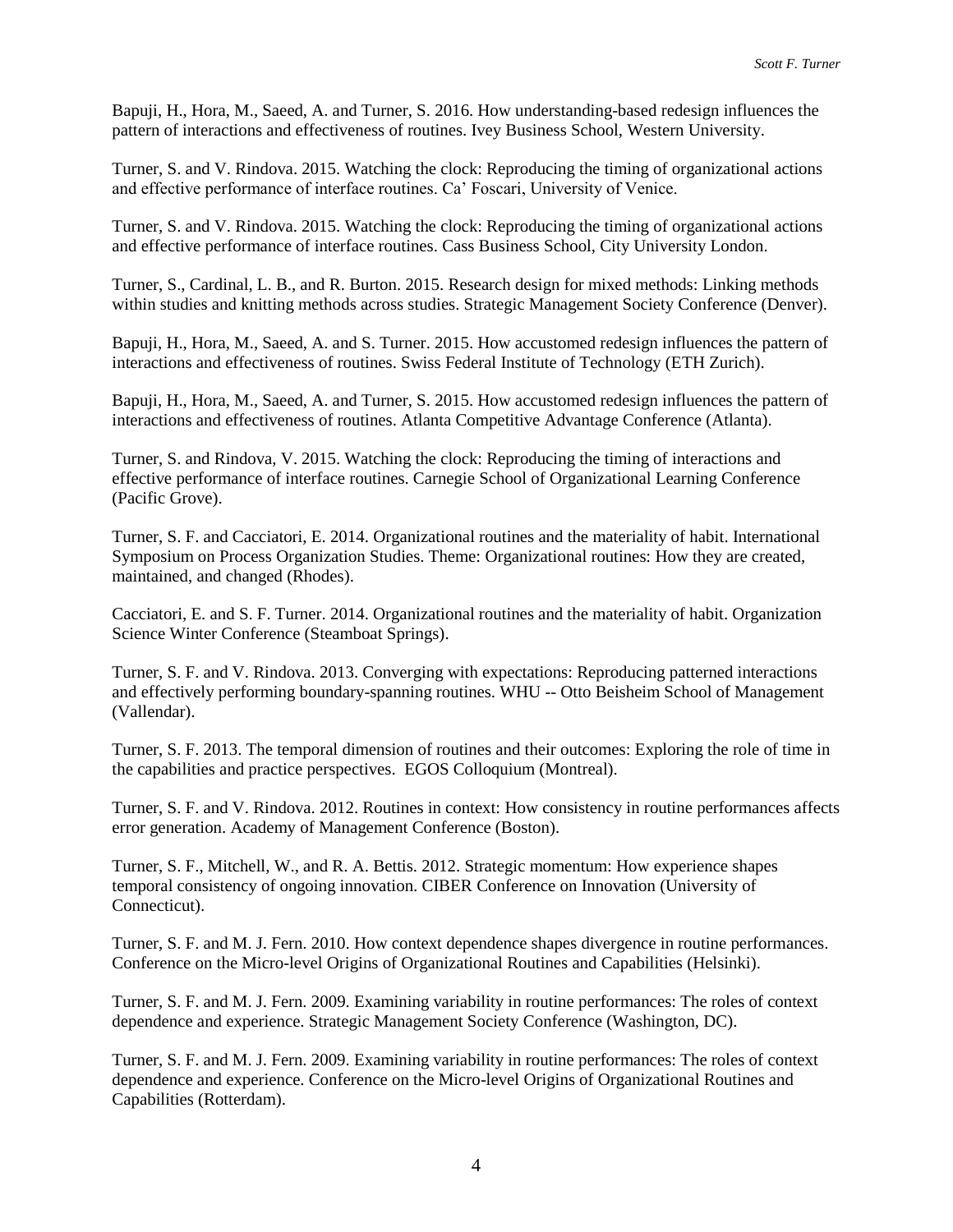Cardinal, L. B., Fern, M. J., Burton, R. M., and S. F. Turner. 2007. Organizing for new product development. Strategic Management Society Conference (San Diego).

Turner, S. F. 2007. Inertial strategies of innovation: The role of time/ing. Strategic Management Society Pre-Conference Panel on Technological Innovation and Competitive Strategy (San Diego).

Turner, S. F. and V. Rindova. 2007. Developing a co-organizing model of organizational routines from garbage cans. Academy of Management Conference (Philadelphia).

Turner, S. F. and V. Rindova. 2007. A co-organizing view of the impact of context and execution variation on service errors in the waste collection sector. International Conference on Organizational Routines (Strasbourg).

Turner, S. F., Mitchell, W., and R. A. Bettis. 2007. Strategic renewal via generational product innovation: The impact of market concentration on firms' responsiveness to competitive and complementary external events. Organization Science Strategic Renewal Conference (Chicago).

Cardinal, L. B., Fern, M. J., Burton, R. M., and S. F. Turner. 2006. Organizing for new product development: Aligning project environment and design. Wharton Technology Mini-Conference.

Turner, S. F. 2006. Disrupting habits and lapses in competence: Consequences of changing a wasteful routine. Organization Science Winter Conference (Steamboat Springs).

Turner, S. F. 2005. Solid waste collection: Examining the impact of organizational routines on organizational performance. International Conference on Organizational Routines (Sofia-Antipolis).

Turner, S. F., Bettis, R. A., and W. Mitchell. 2003. Temporal routines for generational product innovation in computer software. Fuqua School of Business (Duke University).

Turner, S. F. 2003. The dynamics of inertia: Temporal routines for incremental change. Academy of Management Conference (Seattle).

Turner, S. F. and R. A. Bettis. 2003. The inertia of innovation: Temporal routines for generational product innovation in computer software. Academy of Management Conference (Seattle).

Turner, S. F., Bettis, R. A., and G. DeSanctis. 2002. Unexpectedly absent: Positive feedback dynamics in computer software. Academy of Management Conference (Denver).

Turner, S. F., Bettis, R. A., and B. L. Bayus. 2001. Examining versioning strategies in computer software. Strategic Management Society Conference (San Francisco).

Turner, S. F., Bettis, R. A., and R. M. Burton. 2000. Exploring depth versus breadth in knowledge management strategies. Computational Analysis of Social and Organizational Systems Conference (Carnegie-Mellon University).

Cardinal, L. B., Turner, S. F., and D. Lei. 1999. Knowledge, control, and technological conversion. Strategic Management Society Conference (Berlin).

Cardinal, L. B., Turner, S. F., and D. Lei. 1999. Knowledge, structural integration, and technology conversion: A contingency perspective. Academy of Management Conference (Chicago).

#### **TEACHING EXPERIENCE**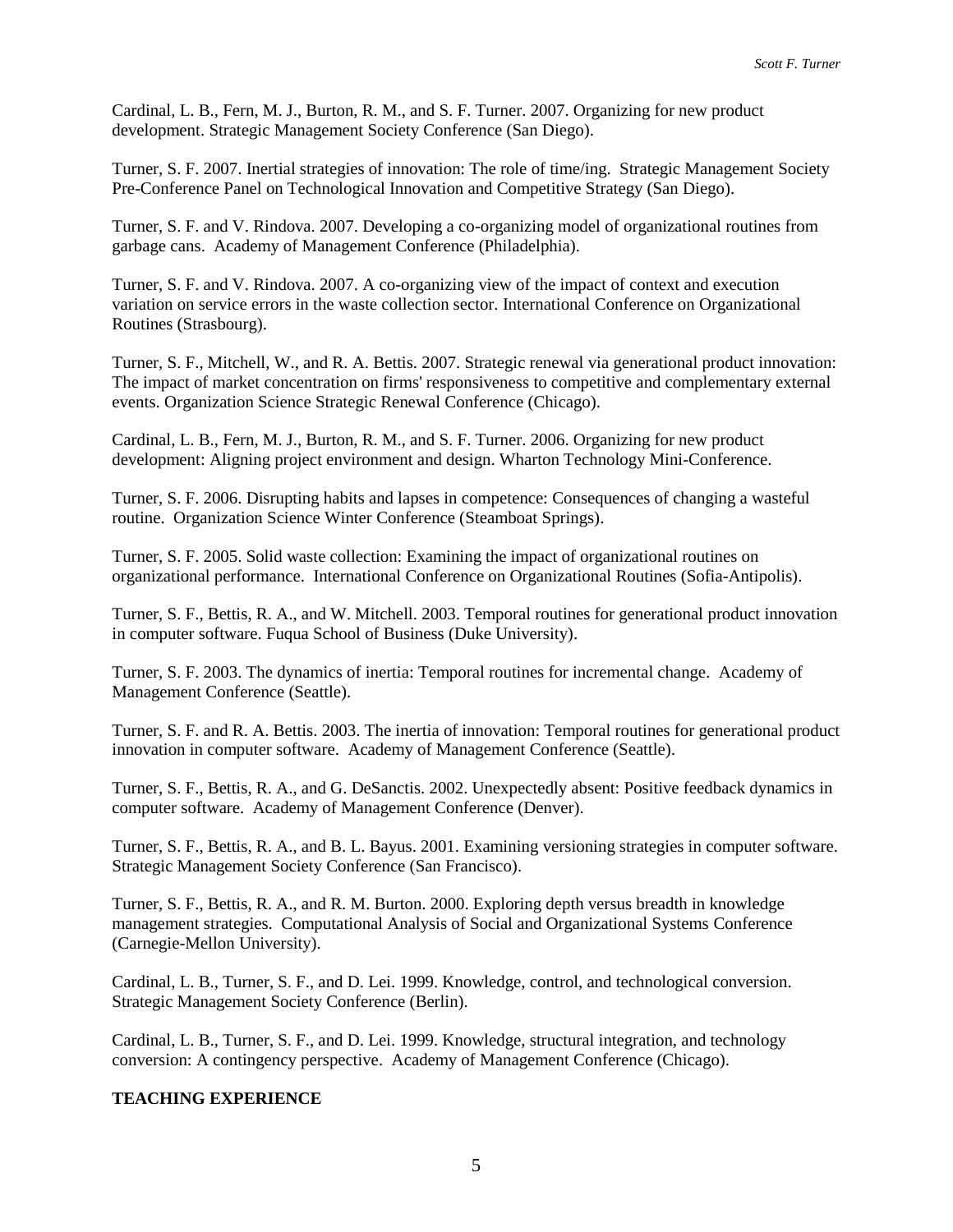# Undergraduate Programs

### *University of South Carolina*

- "Entrepreneurship and Small Business" (MGMT 472)
- Dates: Fall 2010 (2 sections), Spring 2011 (2 sections), Fall 2011 (2 sections), Spring 2012 (2 sections), Fall 2012 (2 sections), Spring 2013 (2 sections), Spring 2014 (3 sections), Fall 2014 (3 sections)
	- Average evaluations: 4.7/5.0 (instructor recommendation measure)
- "Strategic Management" (MGMT 478)
- Dates: Spring 2008 (3 sections), Spring 2009 (2 sections), Spring 2010 (4 sections)
	- Average evaluations: 4.8/5.0 (instructor recommendation measure)

### University of North Carolina at Chapel Hill

- "Introduction to Strategic Management" (BA 190)
- Dates: Fall 2000 (1 section), Summer 2001 (1 section), Spring 2004 (3 sections)
	- Average evaluations: 4.1/5.0 (course summary), 4.4/5.0 (instructor summary)

### Graduate Programs

#### *University of South Carolina*

- "Strategic Management" (MBAD 702), Professional MBA Program
- Date: Fall 2016 (multiple sections), Spring 2017 (multiple sections), Fall 2017 (multiple sections), Spring 2018 (multiple sections), Fall 2018 (multiple sections), Spring 2019 (multiple sections), Fall 2019 (multiple sections), Spring 2020 (multiple sections), Fall 2020 (multiple sections), Spring 2021 (multiple sections)
	- Average evaluations: 4.3/5.0 (instructor recommendation measure)
- "Readings and Research" (BADM 880-1), Doctoral Program
- Date: Spring 2018 (1 section)

#### *Swiss Federal Institute of Technology (ETH Zurich)*

- "Constructing Contributions and Structuring Ideas in Strategy and Organizations Research"
- Technology and Innovation Management Group, Doctoral Program
- Date: Fall 2015 (1 section)

#### *University of Maryland*

- "Strategic Management" (BUSI 690), Part-time MBA Programs
- Dates: Fall 2005 (3 sections), Fall 2006 (3 sections) Average evaluations: 4.2/5.0 (course summary)
- "MBA Field/Consulting Project" (BUSI 698), Full-time MBA Program
- Date: Fall 2005 (1 section)
- "Strategic Management" (BUSI 690), Full-time MBA Program
- Date: Spring 2005 (3 sections)
	- Average evaluations: 4.3/5.0 (course summary)

#### *University of North Carolina at Chapel Hill*

- EMBA Program, Group facilitator, "Developing Managerial and Leadership Skills" (BA 251)
- Dates: Fall 2000 through Spring 2002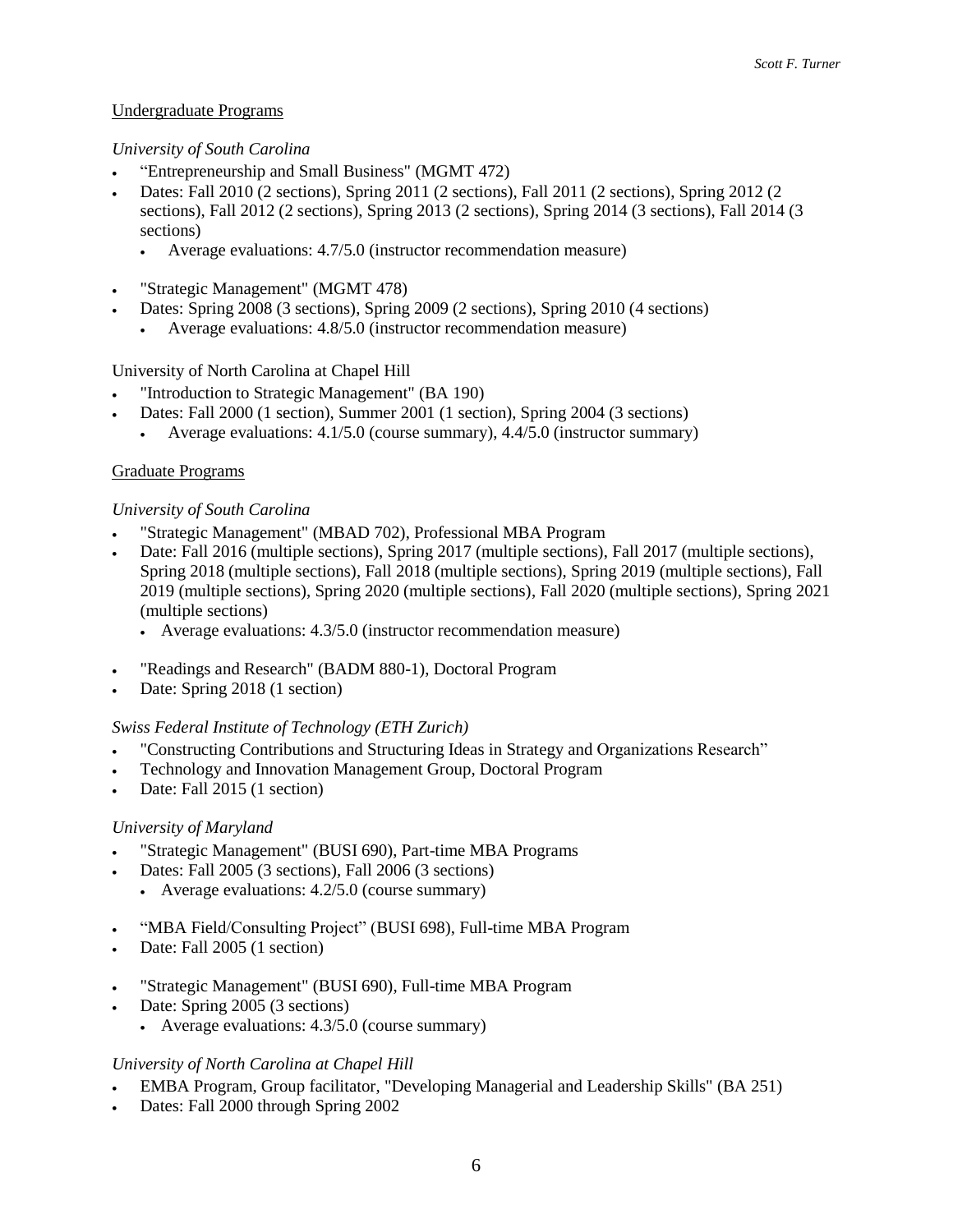# **SELECTED GRANTS AND AWARDS**

- Moore Fellow, Darla Moore School of Business, 2021-
- Darla Moore School of Business, Moore School Research Grant Program, Routine dynamics and organizational capabilities for innovation, \$2000 (2017). With Eugenia Cacciatori, Jeff Savage.
- Darla Moore School of Business, Riegel and Emory HR Center Grant, How routines enable organizational capabilities for innovation: A pilot study, \$1532 (2016). With Eugenia Cacciatori.
- Darla Moore School of Business, PMBA Program, Course Development Grants, \$7500 (Summer 2016), \$4000 (Summer 2017), \$5000 (Summer 2018)
- Top 15% Teaching Award (MBA Core), R. H. Smith School of Business, 2004-2005
- Krannert Graduate School Fellowship, Purdue University, 1997-1998
- Co-developed grant proposals to establish the Student Government Excellence-in-Teaching Series at Clemson University. Received three grants totaling \$7500 (sponsors: Michelin, Fluor Daniel, and Greenville Hospital System), 1994-1995

# **PROFESSIONAL SERVICE**

Editorial Review Board

- Organization Science, 2018-Present
- Journal of Management, 2014-Present
- Strategic Management Journal, 2010-Present

Ad Hoc Reviewer

 Academy of Management Journal, Entrepreneurship Theory and Practice, Industrial and Corporate Change, Journal of Management Studies, Journal of Organization Design, Management Science, Strategic Entrepreneurship Journal

Reviewer, Best Paper Prize, Strategic Management Society Conference, 2017-Present

Theme Track Chair, Strategic Management Society 2017 Conference (Houston)

# **UNIVERSITY SERVICE**

University of South Carolina

- Faculty Senate, 2021-
- Undergraduate Entrepreneurship Curriculum Task Force, 2021-
- Livestreaming Instructional Support/Trainer, Management Department, 2020-2021
- Faculty Advisory Council (chair), 2018-2021
- Innovation Curriculum Committee, 2017
- Department Strategy/Vision Committee, 2016
- Faculty Search Committee, Analytics, 2016
- Undergraduate Entrepreneurship Curriculum Task Force, 2015
- IMBA/AMBA Committee, 2014-2015
- Assessment Task Force, 2013-2015
- Coordinator, Management Department Speaker Series, 2013-2015
- Research Advisory Committee, 2013-2014
- Faculty Senate, 2012-2015
- Instructor, Wells Fargo Business at Moore Program (Wachovia Scholars), 2011-2013
- Faculty Search Committees, Strategic Management and Innovation, 2010-17
- Committee, Page Prize, Sustainability Issues in Business Curricula, 2009-2014
- Co-coordinator, Management Department Speaker Series, 2008-2010
- Reader, Undergraduate Honors Thesis, Spring 2008, Fall 2012